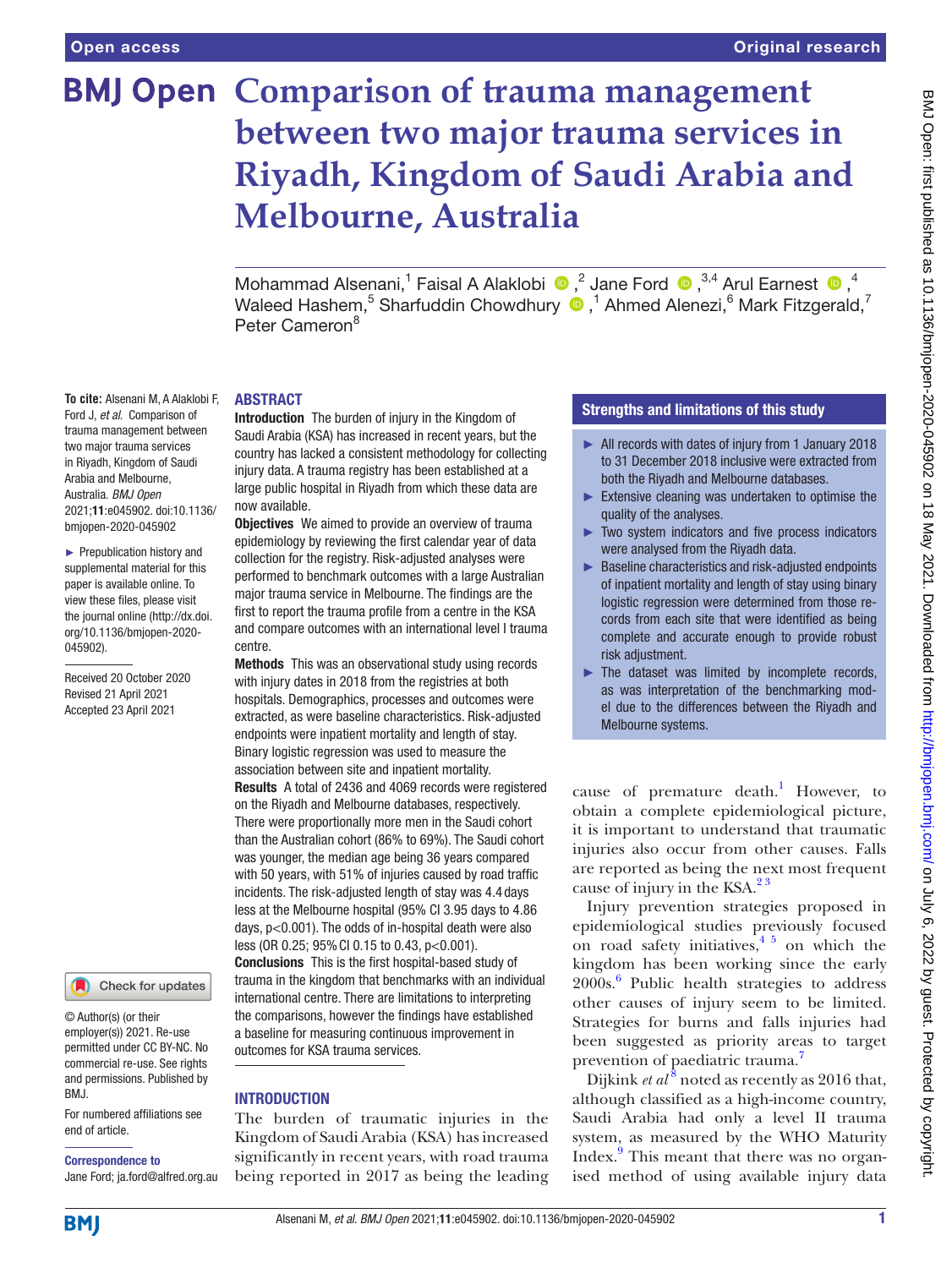to inform clinical knowledge or quality improvement. A trauma registry would be the most efficient method for collating injury data and the benefits have long been recognised elsewhere.<sup>10-12</sup>

The need to collect national trauma data in Saudi Arabia was acknowledged by the Ministry of Health (MOH) in 2014 with the planned national implementation of an electronic injury surveillance system.<sup>13</sup> Ongoing innovations in Saudi healthcare were detailed in Vision 2030.<sup>14</sup> Improvements in the national trauma systems have now been initiated and have enabled the collection of trauma data that are available for use by the trauma community.

The aim of this study was to review the first full calendar year of data collected by a trauma registry to provide an overview of trauma epidemiology at a large Saudi Arabian public hospital; apply established performance indicators to establish a baseline from which to measure continuous improvement; and perform preliminary risk-adjusted analyses to benchmark outcomes with the largest Australian major trauma service situated in the state of Victoria. The findings are the first to report the major trauma profile from a single centre in the KSA and compare trauma outcomes with an individual international level I trauma centre.

## **METHODS Setting**

In 2016, the largest MOH hospital in the kingdom, the King Saud Medical City (KSMC), situated in Riyadh, began a collaboration with the Alfred Hospital in Melbourne to improve the care of injured people. A key component of this project was the successful implementation of the Saudi TraumA Registry (STAR). Data collection commenced in August  $2017<sup>15</sup>$  This registry was developed as a potential prototype of the kingdom's first national trauma registry.

The STAR collected data from all patients who presented to the KSMC who met predetermined inclusion and exclusion criteria, which were strictly observed to ensure the cohort was within the population of interest. Inclusion criteria were patients who had presented to hospital as a result of acute physical injury(ies); had either died in the emergency department (ED) as a result of injury(ies); been admitted for greater than 2 calendar days; been admitted to the intensive care unit (ICU) or had died from injury(ies) following inpatient admission. The 83 variables in the dataset included 11 demographic fields, 12 relevant to the injury event, 58 reflecting the care provided at the KSMC including procedures performed, and 2 that described the injuries (([online supplemental](https://dx.doi.org/10.1136/bmjopen-2020-045902) [file 1:](https://dx.doi.org/10.1136/bmjopen-2020-045902) Saudi TraumA Registry (STAR) Minimum Dataset V 4.0).

The overall Injury Severity Score (ISS) of each case was derived from the Abbreviated Injury Scale (AIS) codes allocated by trained coders to each diagnosed injury.<sup>16</sup> The severity of each injury is assigned as one to six, that is: minor, moderate, serious, severe, critical and maximal.

Any patient with an ISS of greater than 12, or who died as a consequence of their injuries, was coded on the database as major trauma, $17$  which was standardised in Australian/ New Zealand trauma registries following an AIS version update, to allow for historical cohort comparisons.

## **Methodology**

All records with dates of injury from 1 January 2018 to 31 December 2018 inclusive were extracted from the STAR database. The records were extensively cleaned to optimise the quality of the analyses. The majority of errors that required correction were chronological; anomalous in that the information did not match other values within the record; and AIS coding errors where the description of the injury did not match the body region and/ or the severity of the code. A series of error reports were submitted to the STAR team who amended the errors and resubmitted the record for inclusion in the analyses. Edits built into the STAR database did not allow fields to remain empty. However, data collectors entered default or erroneous values in some cases, which were rectified where possible. Cases were excluded where there was insufficient information. The STAR trauma profile was analysed from all the records where injury event data had been entered. Patients aged less than 15 years were included to report overall patient demographics at the KSMC.

Two system indicators and five process indicators were analysed. These were presentation to at least one other hospital prior to admission to the KSMC or admission to the KSMC directly from the scene; direct admissions to the KSMC that were attended at the scene by a Saudi Red Crescent Authority (SRCA) ambulance; the length of time spent in the ED; length of stay (LOS) in the ICU; non-risk-adjusted LOS in hospital: median time to surgery, including the casemix of surgical procedures; and non-risk-adjusted outcomes.

To enable benchmarking, we extracted data from the Alfred Hospital Trauma Registry (AHTR), which is a trauma epidemiology and performance monitoring programme that has collected trauma data at that site since July 2001. The Alfred Hospital, which is the source of the data, receives the highest number of adult major trauma patients in Australasia.[18](#page-8-13) In 2019 the AHTR contributed to over 40% of the Victorian State Trauma Registry (VSTR) dataset, which collects data from every hospital and healthcare facility in the state. The AHTR is the model for the STAR and deploys the same inclusion criteria.

All records with dates of injury between 1 January 2018 and 31 December 2018 inclusive were extracted from the AHTR database. Baseline characteristics were determined from those records from each site that were identified as being complete and accurate enough to provide robust risk-adjustment analysis. The Alfred Hospital does not admit paediatric patients, therefore, for benchmarking purposes, all patients in the STAR database who were aged less than 15 years at the time of injury were excluded from those analyses.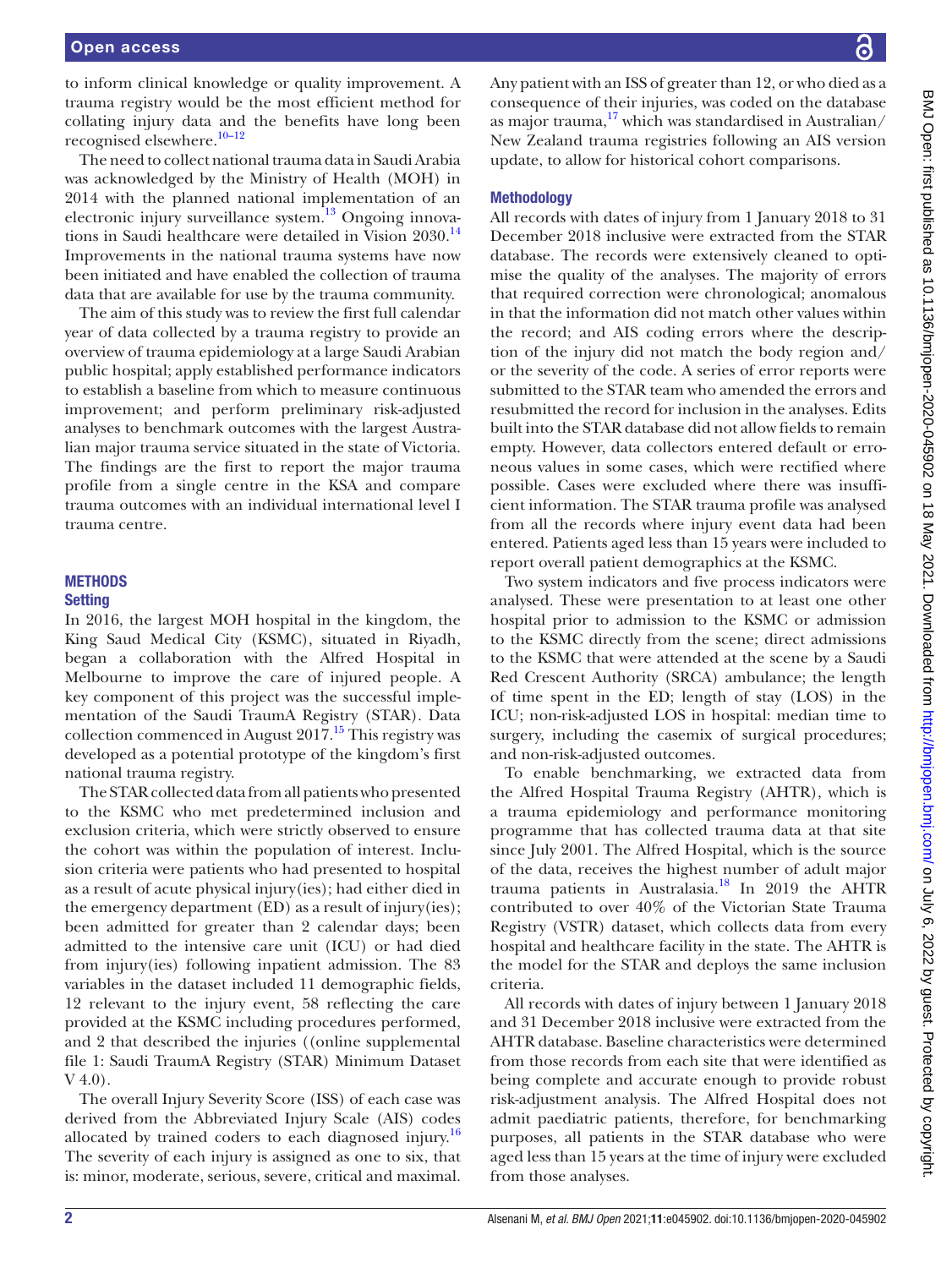6

The primary endpoints were inpatient mortality and LOS. Binary logistic regression was used to associate between site and inpatient mortality. Potential confounding variables assessed were gender, age group, injury cause, Glasgow Coma Score (GCS) arrival motor score, individual body components AIS scores and ISS group. Starting from the most significant factor identified in the univariable analysis, we used the likelihood ratio test to evaluate whether inclusion of the next most significant variable helped improve the model fit. This was sequentially undertaken until all variables were evaluated. For LOS, we used quantile (median) regression to analyse the data since LOS was significantly positively skewed. We used a similar model selection process for inpatient mortality to build a multivariable model. Data analysis was undertaken in Stata V.16 (Stata Corp, College Station, Texas, USA). Level of significance was set at 5%.

## Patient and public involvement

Patient consent was not obtained due to the low risk analyses of de-identified, aggregate data and waived accordingly by the ethics committees. The study design precluded the involvement of patients or the public in the reporting of our findings.

#### RESULTS

In 2018, 2436 records of eligible patients were registered on the STAR database. The definitive care dataset was completed for 2219 records. The injury event dataset only was completed in 217 cases. A further 136 records were otherwise incomplete, with either AIS coding not done or default values entered. These records, and patients who were aged less than 15 years at the time of injury  $(n=295)$  or records with age unknown,<sup>2</sup> were included in the trauma profile but were excluded from the riskadjustment analysis. The risk-adjusted sample size was 1786 records [\(figure](#page-3-0) 1).

The AHTR included 4069 patients on its database in 2018. Of these, 3980 were included in the risk-adjustment analysis. Eighty-six records with no injuries identified and three records that were incomplete were excluded ([figure](#page-3-0) 1).

## STAR trauma profile

The whole STAR cohort of 2436 records were analysed to obtain the trauma profile ([table](#page-4-0) 1). The median age was 29 years with an IQR of between 20 and 44 years, including paediatric patients aged <15 years. Nationality was reported as Saudi for 60% of records. Overall, 85% of patients were men.

Most injury events (92%) were of the 'blunt' type, 4% were penetrating trauma and 3% of cases were burns. One per cent of cases were classified as 'other', which included electrical injury suffocation and asphyxia. Seven records had an unknown cause of injury. Overall, 51% of all injuries were due to road traffic incidents.

Of the 2219 records where the definitive care dataset was complete, seven patients did not have injury coding performed, due to either having died or having been discharged before any diagnoses were made. Of the remaining 2212 records, the majority (78%) had an ISS of less than or equal to 12.

Five hundred and seven records (23%) were classified as major trauma, where the ISS was >12or where the patient had died. These included records where no or minimal coding had been performed, but the patient was known to have died.

### Process and system indicators

A sample size of 1697 records had sufficient known values with which to analyse prespecified process and system indicators. Records with unknown values in the relevant variables were excluded (522).

Almost one-quarter of patients (414, 24.4%) attended at least one other hospital prior to presentation to the KSMC. Of the 1283 patients (75.6%) who were admitted directly to the KSMC, 605 (47.2%) were known to have been attended at the scene by an SRCA ambulance.

The median time spent in the ED was 7 hours and 16min (IQR 4hours 17min–10 hours 54min). The median LOS in the ICU for the 358 patients admitted therein was 9 days (IQR 4–17 days). The median non-risk-adjusted LOS in hospital was 8 days (IQR 4–14 days).

There were 2035 surgical procedures performed in the operating theatre on 1432 patients. Median time to surgery was 115 hours (IQR 32–243). Of these, 1362 (67%) were orthopaedic procedures including spinal fixations. Ninety-eight (5%) neurosurgical procedures were performed. The median time to theatre for initial craniotomies/craniectomies was 10 hours (IQR 7–21). Seventy-five (4%) laparotomies were performed. Thirteen thoracotomies and eight tracheostomies were performed, comprising only 1% of surgical procedures. There were 479 (24%) 'other' operations performed, including vascular surgery, skin grafts and soft tissue repairs.

The discharge destination was known for 2216 records, and unknown for 3 records. The vast majority of patients were discharged home (88.5%). Other discharge destinations were to other hospitals for acute or convalescent care (2.7%); or patients who absconded or discharged against medical advice (5.2%). Seventy-seven patients died in hospital as a result of injury, which is a case fatality rate of 3.5% (95% CI: 2.7% to 4.3%) overall. The case fatality rate for major trauma was 15.2%.

#### Trauma profile comparison with the AHTR

The proportion of men ([table](#page-5-0) 2) was higher at KSMC relative to the Alfred (86.3% compared with 68.6%). The mean age of STAR records at the time of injury was found to be 36 years compared with 50 years at the Alfred.

## Length of stay

The risk-adjusted LOS ([table](#page-5-1) 3) at the Alfred was 4.4 days less (95% CI 3.95 days to 4.86 days, p<0.001) than at the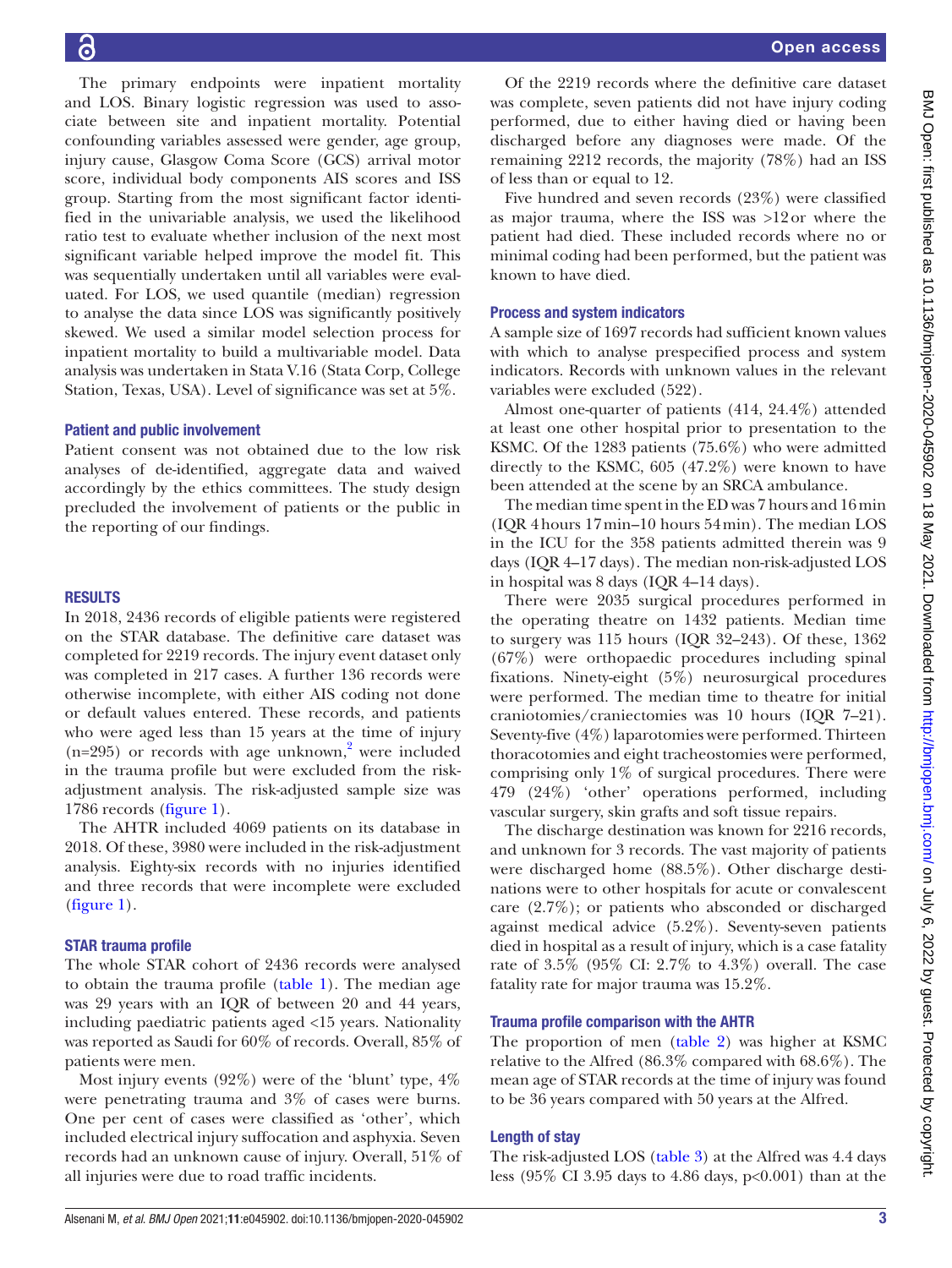

AHTR database 2018



<span id="page-3-0"></span>Figure 1 Flow chart of inclusions and exclusions of STAR and AHTR data. AHTR, Alfred Hospital Trauma Registry; AIS, Abbreviated Injury Scale; ISS, Injury Severity Score; STAR, Saudi TraumA Registry.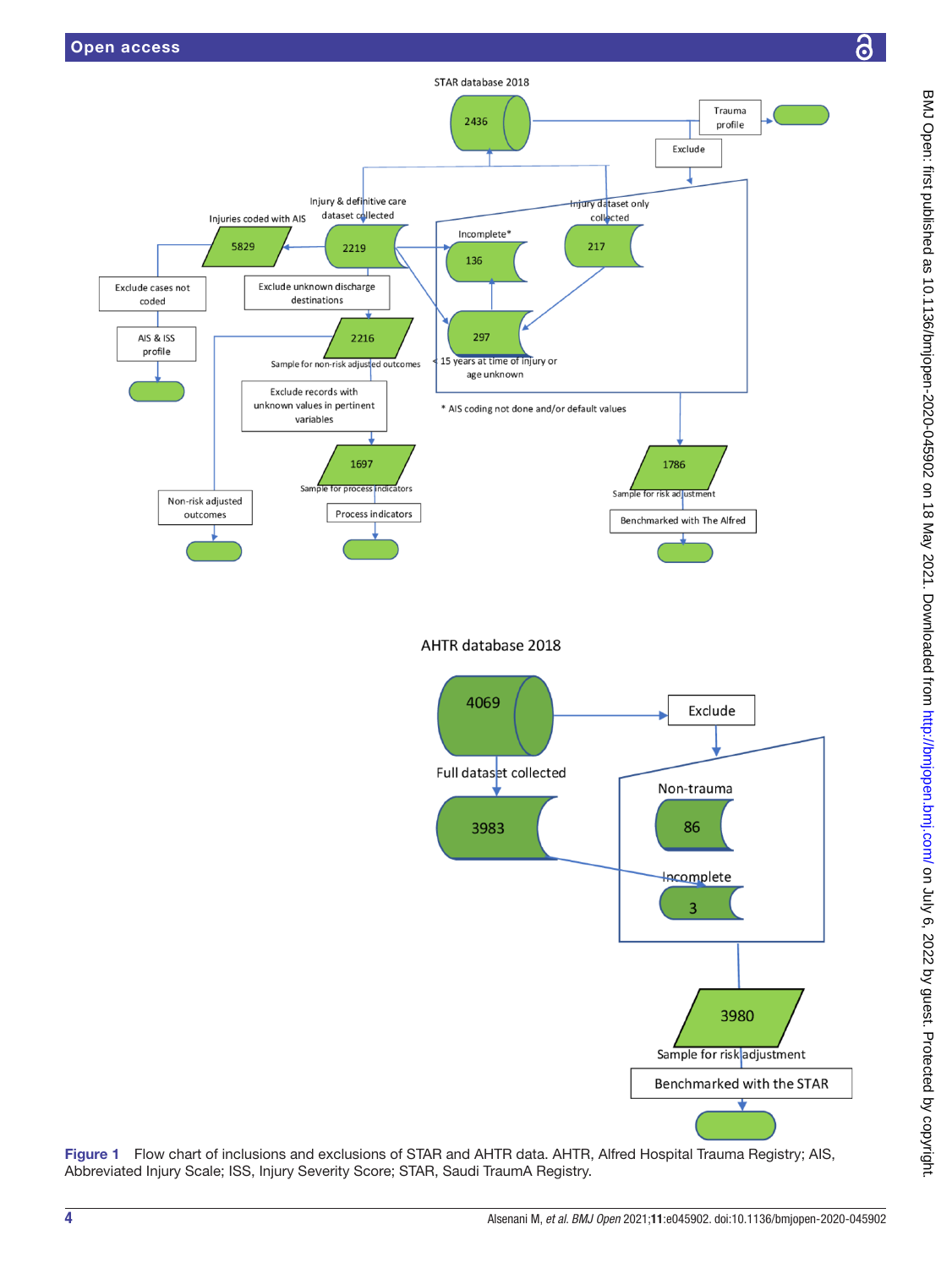<span id="page-4-0"></span>

| Table 1<br>STAR trauma and injury profile                                                |                |      |  |
|------------------------------------------------------------------------------------------|----------------|------|--|
| <b>Characteristic</b>                                                                    | n              | $\%$ |  |
| <b>Total records</b>                                                                     | 2436           |      |  |
| Saudi nationality                                                                        | 1463           | 60.1 |  |
| Gender                                                                                   |                |      |  |
| Male                                                                                     | 2074           | 85.1 |  |
| Female                                                                                   | 362            | 14.9 |  |
| Age in years at event; median<br>(IQR)                                                   | 29 (20 - 44)   |      |  |
| 0-14 and unknown                                                                         | 297            | 12.2 |  |
| $15 - 24$                                                                                | 596            | 24.5 |  |
| $25 - 40$                                                                                | 896            | 36.8 |  |
| 41-60                                                                                    | 414            | 17.0 |  |
| $61 - 70$                                                                                | 89             | 3.7  |  |
| 71-80                                                                                    | 82             | 3.4  |  |
| $81 +$                                                                                   | 62             | 2.5  |  |
| Type of injury                                                                           |                |      |  |
| <b>Blunt</b>                                                                             | 2230           | 91.5 |  |
| Penetrating                                                                              | 97             | 4.0  |  |
| Burns                                                                                    | 81             | 3.3  |  |
| Other                                                                                    | 21             | 0.9  |  |
| Unknown                                                                                  | 7              | 0.3  |  |
| Cause of injury                                                                          |                |      |  |
| Burns-all types                                                                          | 81             | 3.3  |  |
| Cause with systemic effect<br>(drowning, suffocation,<br>asphyxia and electrical injury) | 11             | 0.5  |  |
| Falls-both high and low                                                                  | 865            | 35.5 |  |
| Motor vehicle occupants                                                                  | 852            | 35.0 |  |
| Motorcyclists                                                                            | 112            | 4.6  |  |
| Other specified external cause                                                           | 48             | 2.0  |  |
| Pedal cyclist-rider or<br>passenger                                                      | $\overline{7}$ | 0.3  |  |
| Pedestrian                                                                               | 237            | 9.7  |  |
| Penetrating wounds including<br>gunshots and stabbing                                    | 97             | 4.0  |  |
| Struck by object or person                                                               | 119            | 4.9  |  |
| Unspecified external cause                                                               | $\overline{7}$ | 0.3  |  |
| Injury Severity Score range                                                              |                |      |  |
| <b>Total records</b>                                                                     | 2219           |      |  |
| Unknown                                                                                  | 7              | 0.3  |  |
| $\leq 12$                                                                                | 1734           | 78.1 |  |
| 13–25                                                                                    | 401            | 18.1 |  |
| $26 - 40$                                                                                | 64             | 2.9  |  |
| >40                                                                                      | 13             | 0.6  |  |
| Severity of individual injuries                                                          |                |      |  |
| Total injuries coded                                                                     | 5829           |      |  |
| Minor or severity unknown                                                                | 565            | 9.7  |  |
|                                                                                          |                |      |  |

**Continued** 

| <b>Table 1</b> Continued |      |      |
|--------------------------|------|------|
| <b>Characteristic</b>    | n    | $\%$ |
| Moderate                 | 3748 | 64.3 |
| <b>Serious</b>           | 1284 | 22.0 |
| Severe                   | 152  | 2.6  |
| Critical                 | 75   | 1.3  |
| Maximal                  | 5    | 0.1  |
| Trauma status            |      |      |
| Major                    | 507  | 22.8 |
| Non-major                | 1712 | 77.2 |

STAR, Saudi TraumA Registry.

KSMC, adjusting for GCS on arrival, age and the severity of injuries.

# **Mortality**

Adjustment for GCS on arrival, age, severity of injury and cause of injury [\(table](#page-6-0) 4) showed that the odds of in-hospital death from traumatic injuries at the Alfred were less than at the KSMC (OR 0.25; 95%CI: 0.15 to 0.43, p<0.001).

## **DISCUSSION**

This study describes the trauma profile at a large tertiary referral hospital in KSA, which will contribute to the knowledge required to improve the trauma system. We have established a prototype for the national trauma registry that is essential for the kingdom to understand how and why injuries occur.

The over-representation of men at 85% and the young mean age of 33 years at the time of injury have implications for the community. The post-discharge levels of disability were not included in this study, however Gabbe *et al*[19](#page-8-14) noted compelling evidence of ongoing problems following serious injury that are likely to be lifelong.

The study found that 51% of all trauma in the STAR cohort, including paediatric patients, was due to road traffic incidents. These included motor vehicle events where the victims were drivers or passengers, pedestrians, motorcycle riders, motorcycle passengers and pedal cyclists. This was consistent with the known problem of road trauma in the kingdom and confirmed the need for public safety initiatives and regulation. Mansuri *et*  $a\ell^0$ noted that some measures are already in place, including seat belt legislation.

An integrated trauma system requires a multidisciplinary response to treating injuries, which begins with the care delivered at the scene of injury. In the KSA, the SRCA is the primary first responder. $21$  Optimising initial care is essential to improved outcomes. The STAR dataset includes a number of relevant prehospital variables, the values for which can only be sourced from the SRCA Patient Care Record. In this study, 47.2% of patients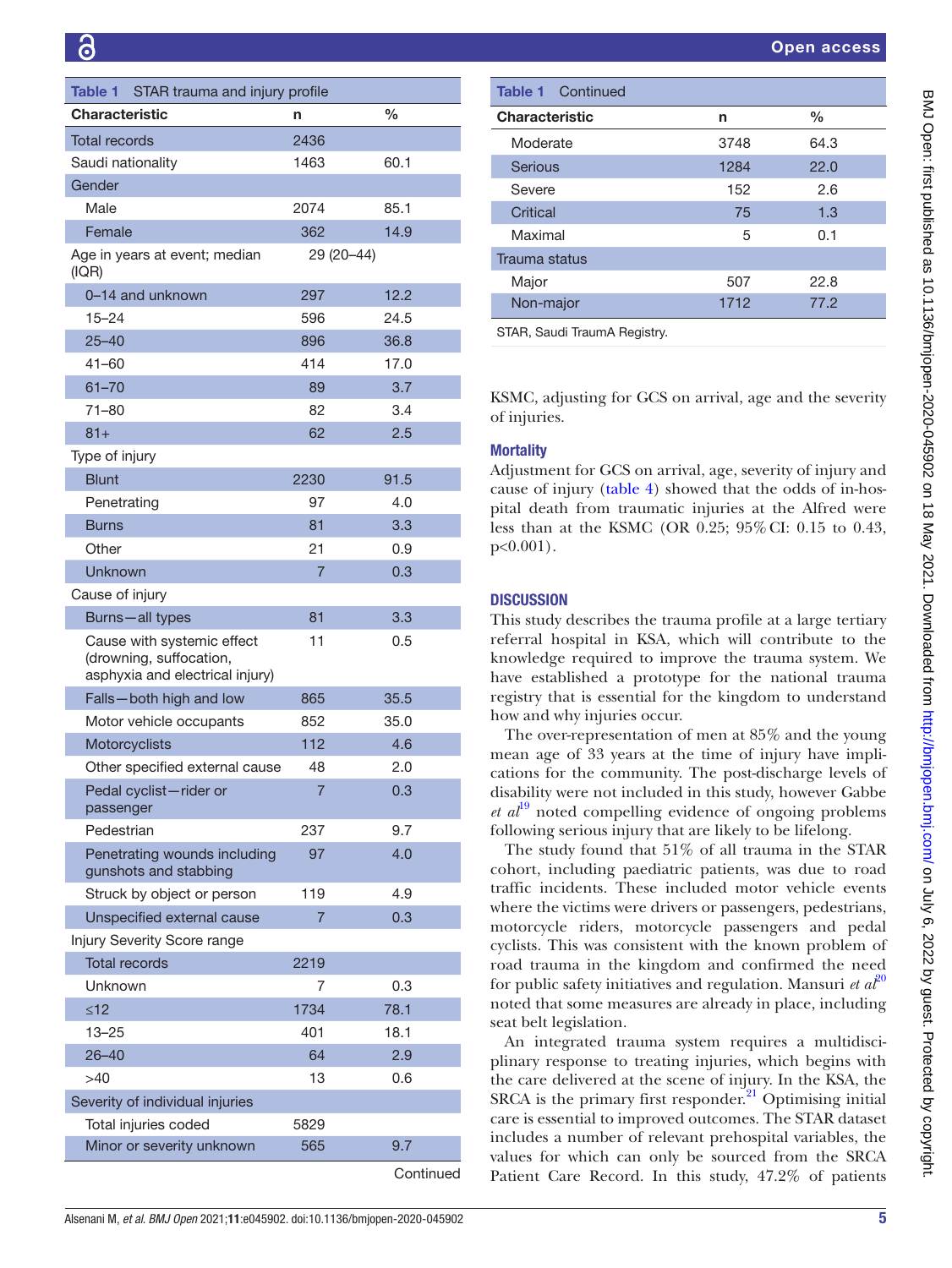<span id="page-5-0"></span>

| Characteristics of STAR and AHTR cohort<br>Table 2                                          |              |              |  |
|---------------------------------------------------------------------------------------------|--------------|--------------|--|
| <b>Characteristic</b>                                                                       | <b>STAR</b>  | <b>AHTR</b>  |  |
| <b>Total records</b>                                                                        | 1786         | 3980         |  |
| Gender                                                                                      |              |              |  |
| Female                                                                                      | 244 (13.7%)  | 1250 (31.4%) |  |
| Male                                                                                        | 1542 (86.3%) | 2730 (68.6%) |  |
| Age in years at event;<br>mean (SD)                                                         | 36.2 (17.4)  | 49.8 (21.9)  |  |
| Cause of injury                                                                             |              |              |  |
| Burns-all types                                                                             | 49 (2.7%)    | 172 (4.3%)   |  |
| Cause with systemic<br>effect (drowning,<br>suffocation, asphyxia<br>and electrical injury) | $9(0.5\%)$   | 28 (0.7%)    |  |
| Falls-both high and low                                                                     | 595 (33.3%)  | 1409 (35.4%) |  |
| Motor vehicle occupants                                                                     | 664 (37.2%)  | 841 (21.1%)  |  |
| Motorcyclists                                                                               | 85 (4.8%)    | 360 (9.0%)   |  |
| Other specified external<br>cause                                                           | 35 (2.0%)    | 202 (5.1%)   |  |
| Pedal cyclist-rider or<br>passenger                                                         | 5(0.3%)      | 276 (6.9%)   |  |
| Pedestrian                                                                                  | 177 (9.9%)   | 215 (5.4%)   |  |
| <b>Penetrating wounds</b><br>including gunshots and<br>stabbing                             | 81 (4.5%)    | 161 (4.0%)   |  |
| Struck by object or<br>person                                                               | 86 (4.8%)    | 306 (7.7%)   |  |
| <b>Unspecified external</b><br>cause                                                        | $0(0.0\%)$   | 10 (0.3%)    |  |
| Injury Severity Score range                                                                 |              |              |  |
| < 12                                                                                        | 1365 (76.4%) | 2609 (65.6%) |  |
| $12 - 25$                                                                                   | 369 (20.7%)  | 1098 (27.6%) |  |
| $26 - 40$                                                                                   | 45 (2.5%)    | 202 (5.1%)   |  |
| >40                                                                                         | $7(0.4\%)$   | 71 (1.8%)    |  |
| There was a statistically significant p value of <0.001 in all                              |              |              |  |

categories.

AHTR, Alfred Hospital Trauma Registry; STAR, Saudi TraumA Registry.

who presented to the KSMC from scene were attended by the SRCA. The relationship between the SRCA and the STAR will develop as the 'feedback loop' of performance monitoring becomes a routine part of the prehospital sector's quality assurance activities. The study also revealed that almost one-quarter of all presentations to the KSMC had attended at least one other hospital prior to admission. Ongoing data collection will reveal whether more patients are transported directly from scene with improved prehospital triage.

There is little consensus on the best process indicators to monitor the quality of in-hospital care. $22$  The STAR is an integral component of the KSMC Trauma Unit quality assurance programme and can provide regular reports of

<span id="page-5-1"></span>

| Table 3<br>Risk-adjusted length of stay         |                         |           |  |
|-------------------------------------------------|-------------------------|-----------|--|
| $N = 5302$                                      | Coefficient (95% CI)    | P value   |  |
| <b>KSMC</b>                                     | 1.0                     | Reference |  |
| Alfred                                          | $-4.40$ (3.95 to 4.86)  | $<$ 0.001 |  |
| Glasgow Coma Score motor on arrival to the KSMC |                         |           |  |
| Obeys command                                   | 1.0                     | Reference |  |
| No movement                                     | 2.07 (1.01 to 3.03)     | < 0.001   |  |
| Extension to pain                               | 2.68 (-0.19 to 5.54)    | 0.068     |  |
| Flexion to pain                                 | 15.79 (13.28 to 18.29)  | < 0.001   |  |
| Withdraws to pain                               | 1.43 $(-0.77$ to 3.63)  | 0.202     |  |
| Localises to pain                               | 1.55 (0.26 to 2.83)     | 0.018     |  |
| ISS categories                                  |                         |           |  |
| < 12                                            | 1.0                     | Reference |  |
| $12 - 25$                                       | $0.13$ (-0.48 to 0.73)  | 0.681     |  |
| $26 - 40$                                       | 2.06 (0.68 to 3.43)     | 0.003     |  |
| >40                                             | 3.43 (0.84 to 6.03)     | 0.009     |  |
| Age at injury event (years)                     |                         |           |  |
| $15 - 24$                                       | 1.0                     | Reference |  |
| $25 - 40$                                       | $0.06$ (-0.45 to 0.56)  | 0.824     |  |
| $41 - 60$                                       | $0.37$ (-0.16 to 0.89)  | 0.170     |  |
| $61 - 70$                                       | 1.04 (0.35 to 1.73)     | 0.003     |  |
| $71 - 80$                                       | 1.74 (1.04 to 2.43)     | $<$ 0.001 |  |
| $81 +$                                          | 2.10 (1.40 to 2.80)     | < 0.001   |  |
| Chest injury severity                           |                         |           |  |
| No chest injury                                 | 1.0                     | Reference |  |
| Minor                                           | $-0.12$ (-1.00 to 0.76) | 0.796     |  |
| Moderate                                        | 0.91 (0.22 to 1.61)     | 0.010     |  |
| Serious                                         | 1.69 (1.06 to 2.32)     | $<$ 0.001 |  |
| <b>Severe</b>                                   | 4.35 (3.10 to 5.60)     | < 0.001   |  |
| Critical                                        | 3.35 (0.92 to 5.79)     | 0.007     |  |
| Abdominal injury severity                       |                         |           |  |
| No abdominal injury                             | 1.0                     | Reference |  |
| Minor                                           | $0.43$ (-0.41 to 1.28)  | 0.313     |  |
| Moderate                                        | 1.83 (0.89 to 2.77)     | < 0.001   |  |
| Serious                                         | 2.40 (0.96 to 3.85)     | 0.001     |  |
| Severe                                          | 5.37 (3.86 to 6.88)     | < 0.001   |  |
| <b>Critical</b>                                 | 4.68 (1.22 to 8.14)     | 0.008     |  |
| Spinal injury severity                          |                         |           |  |
| No spinal injury                                | 1.0                     | Reference |  |
| Minor                                           | 1.40 (-0.38 to 3.18)    | 0.123     |  |
| Moderate                                        | 1.69 (1.24 to 2.13)     | < 0.001   |  |
| Serious                                         | 2.84 (2.14 to 3.54)     | < 0.001   |  |
| Severe                                          | 8.80 (6.61 to 10.99)    | < 0.001   |  |
| Critical                                        | 9.97 (7.63 to 12.32)    | < 0.001   |  |
| <b>Maximal</b>                                  | -5.53 (-18.12 to 7.06)  | 0.389     |  |
| Upper limb injury severity                      |                         |           |  |
| No upper limb injury                            | 1.0                     | Reference |  |

**Continued**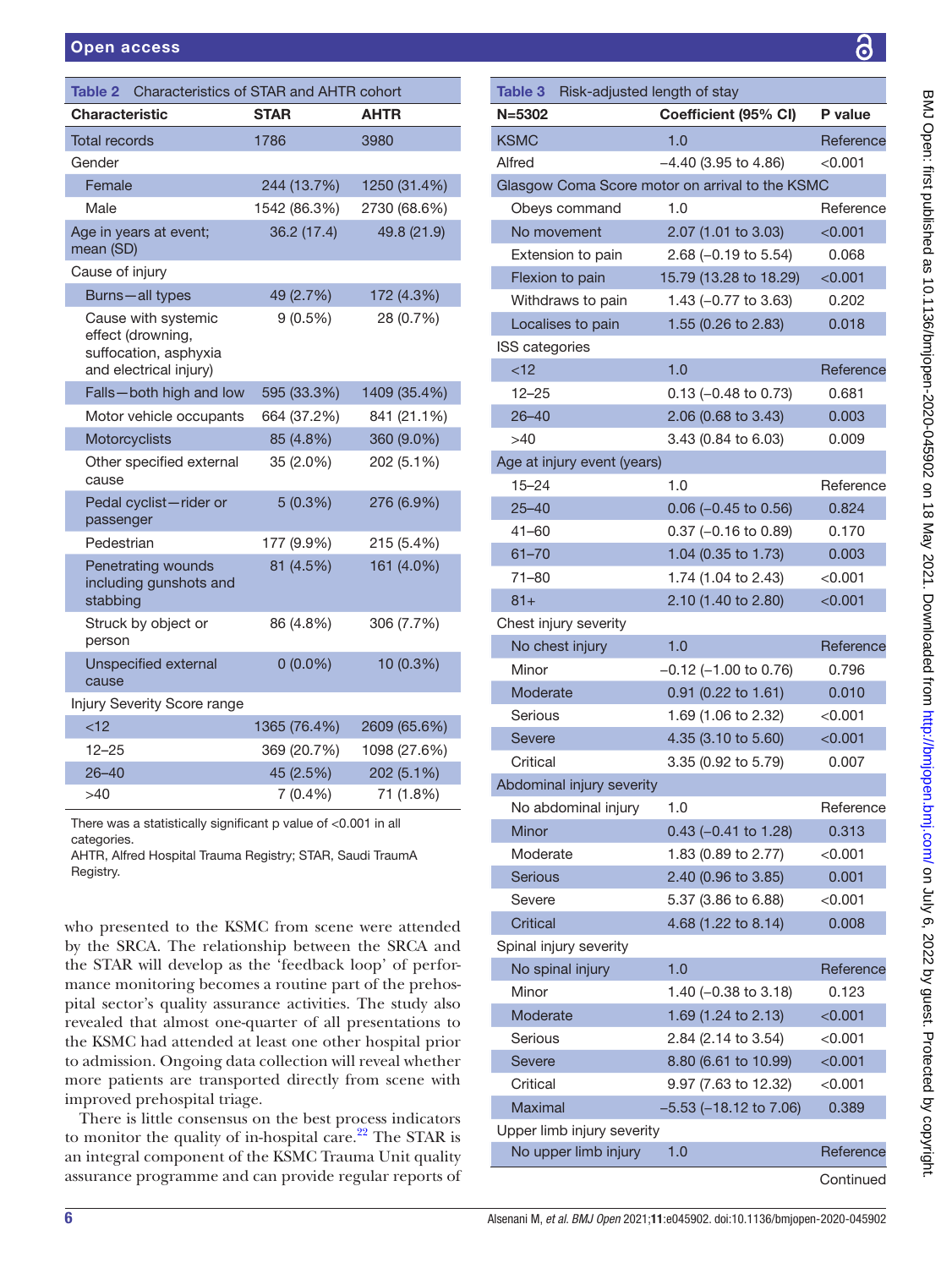| <b>Table 3 Continued</b>       |                                |           | Table 4         | Risk-adjusted mortality       |            |
|--------------------------------|--------------------------------|-----------|-----------------|-------------------------------|------------|
| $N = 5302$                     | Coefficient (95% CI)           | P value   | $N = 5287$      |                               | OR (95%    |
| Minor                          | $-0.05$ ( $-0.64$ to 0.54)     | 0.871     | <b>KSMC</b>     |                               | 1.0        |
| Moderate                       | 1.14 (0.68 to 1.59)            | < 0.001   | Alfred          |                               | 0.25(0.1)  |
| Serious                        | 4.26 (2.39 to 6.12)            | < 0.001   |                 | Glasgow Coma Score motor on a |            |
| Severe                         | 2.23 (-6.53 to 10.99)          | 0.617     |                 | Obeys command                 | 1.0        |
| Lower limb injury severity     |                                |           |                 | No movement                   | 34.23 (18. |
| No lower limb injury           | 1.0                            | Reference |                 | Extension to pain             | 24.04 (7.3 |
| Minor                          | $-0.07$ ( $-0.65$ to 0.51)     | 0.814     |                 | Flexion to pain               | 10.95 (3.3 |
| Moderate                       | 2.45 (1.93 to 2.97)            | < 0.001   |                 | Withdraws to pain             | 9.71(2.8)  |
| Serious                        | 5.30 (4.72 to 5.89)            | < 0.001   |                 | Localises to pain             | 4.92(2.1)  |
| Severe                         | 7.88 (6.25 to 9.50)            | < 0.001   | ISS categories  |                               |            |
| Critical                       | 6.28 (3.57 to 8.98)            | < 0.001   | < 12            |                               | 1.0        |
| Other injury or burns severity |                                |           | $12 - 25$       |                               | 3.98(2.4)  |
| No other or burns              | 1.0                            | Reference | $26 - 40$       |                               | 5.12(2.6)  |
| injury                         |                                |           | >40             |                               | 15.79 (6.8 |
| Minor                          | $-0.15$ ( $-1.42$ to 1.12)     | 0.821     |                 | Age at injury event (years)   |            |
| Moderate                       | 3.62 (0.05 to 7.20)            | 0.047     | $15 - 24$       |                               | 1.0        |
| <b>Serious</b>                 | 3.53 (0.19 to 6.87)            | 0.038     | $25 - 40$       |                               | 0.85(0.4)  |
| Severe                         | 14.87 (7.69 to 22.05)          | < 0.001   | $41 - 60$       |                               | 1.49(0.7)  |
| <b>Critical</b>                | $0.41$ (-2.98 to 3.80)         | 0.814     | $61 - 70$       |                               | 4.03 (1.7  |
| Maximal                        | $-5.50$ ( $-18.11$ to $7.12$ ) | 0.393     | $71 - 80$       |                               | 6.89(3.1)  |
| Head injury severity           |                                |           | $81 +$          |                               | 16.58 (7.5 |
| No head injury                 | 1.0                            | Reference | Cause of injury |                               |            |
| Minor                          | $0.05$ (-0.58 to 0.68)         | 0.879     |                 | Falls both high and           | 1.0        |
| Moderate                       | $0.31$ (-0.35 to 0.96)         | 0.361     | low             |                               |            |
| <b>Serious</b>                 | 1.63 (0.93 to 2.34)            | < 0.001   | Cause with      |                               | 10.71 (3.6 |
| Severe                         | 4.35 (3.27 to 5.43)            | < 0.001   |                 | systemic effect               |            |
| <b>Critical</b>                | 7.09 (5.53 to 8.65)            | < 0.001   | occupants       | Motor vehicle                 | 0.70(0.4)  |
|                                |                                |           |                 |                               |            |

ISS, Injury Severity Score; KSMC, King Saud Medical City.

selected indicators. Our study revealed that the median length of time that KSMC patients spent in the ED in 2018 was 7hours. Australian data show that the median length of time spent in the ED for injured patients in the financial year  $2016-2017$  was 4.26 hours.<sup>23</sup> We did not attempt to determine optimal time frames, however monitoring processes allows more accurate identification of delays and barriers to optimising performance.<sup>24</sup>

Post-discharge from ED, the clinical pathway diverged for trauma patients at the KSMC. A majority (64.5%) underwent procedures in the operating theatre. We found that the time to initial procedure in the operating theatre varied considerably, most likely for clinical and logistic reasons. Time-critical procedures such as craniotomy were prolonged, with a median time to craniotomy/craniectomy of 10 hours. Although there is no consensus on the timing of craniotomy/craniectomy, $25-27$ it is a further useful measure to monitor the KSMC's clinical practice.

<span id="page-6-0"></span>

| Table 4 Risk-adjusted mortality     |                                                 |               |  |
|-------------------------------------|-------------------------------------------------|---------------|--|
| $N = 5287$                          | OR (95% CI)                                     | P value       |  |
| <b>KSMC</b>                         | 1.0                                             | Reference     |  |
| Alfred                              | 0.25 (0.15 to 0.43)                             | $<$ 0.001 $<$ |  |
|                                     | Glasgow Coma Score motor on arrival to the KSMC |               |  |
| Obeys command                       | 1.0                                             | Reference     |  |
| No movement                         | 34.23 (18.97 to 61.76)                          | < 0.001       |  |
| Extension to pain                   | 24.04 (7.32 to 78.99)                           | $<$ 0.001     |  |
| Flexion to pain                     | 10.95 (3.32 to 36.10)                           | < 0.001       |  |
| Withdraws to pain                   | 9.71 (2.86 to 32.90)                            | $<$ 0.001     |  |
| Localises to pain                   | 4.92 (2.18 to 11.10)                            | < 0.001       |  |
| ISS categories                      |                                                 |               |  |
| < 12                                | 1.0                                             | Reference     |  |
| $12 - 25$                           | 3.98 (2.49 to 6.38)                             | $<$ 0.001     |  |
| $26 - 40$                           | 5.12 (2.63 to 9.96)                             | < 0.001       |  |
| >40                                 | 15.79 (6.84 to 36.43)                           | < 0.001       |  |
| Age at injury event (years)         |                                                 |               |  |
| $15 - 24$                           | 1.0                                             | Reference     |  |
| $25 - 40$                           | 0.85 (0.43 to 1.68)                             | 0.635         |  |
| $41 - 60$                           | 1.49 (0.74 to 3.00)                             | 0.260         |  |
| $61 - 70$                           | 4.03 (1.70 to 9.53)                             | 0.002         |  |
| $71 - 80$                           | 6.89 (3.19 to 14.90)                            | < 0.001       |  |
| $81 +$                              | 16.58 (7.57 to 36.30)                           | < 0.001       |  |
| Cause of injury                     |                                                 |               |  |
| Falls both high and<br>low          | 1.0                                             | Reference     |  |
| Cause with<br>systemic effect       | 10.71 (3.66 to 31.33)                           | $<$ 0.001 $<$ |  |
| Motor vehicle<br>occupants          | 0.70 (0.41 to 1.19)                             | 0.193         |  |
| Motorcyclists                       | 0.13 (0.03 to 0.59)                             | 0.008         |  |
| Other specified<br>external cause   | 0.23 (0.03 to 1.77)                             | 0.159         |  |
| Pedal cyclist-rider<br>or passenger | 0.26 (0.05 to 1.39)                             | 0.116         |  |
| Pedestrian                          | 1.36 (0.71 to 2.63)                             | 0.357         |  |
| Struck by object or<br>person       | 0.25 (0.05 to 1.25)                             | 0.092         |  |

ISS, Injury Severity Score; KSMC, King Saud Medical City.

The STAR data showed that the LOS at the KSMC was between 1 and 207 days, excluding five people who died in the ED. The median LOS overall was 8days. The Australian Trauma Registry<sup>[11](#page-8-21)</sup> reported a median hospital stay of 7days for major trauma, which is very similar to 6.5 days reported by the VSTR. Our study did not differentiate between major and non-major trauma for LOS, however the availability of state and national Australian data, and this initial use of Alfred Hospital data, allows for other more focused studies.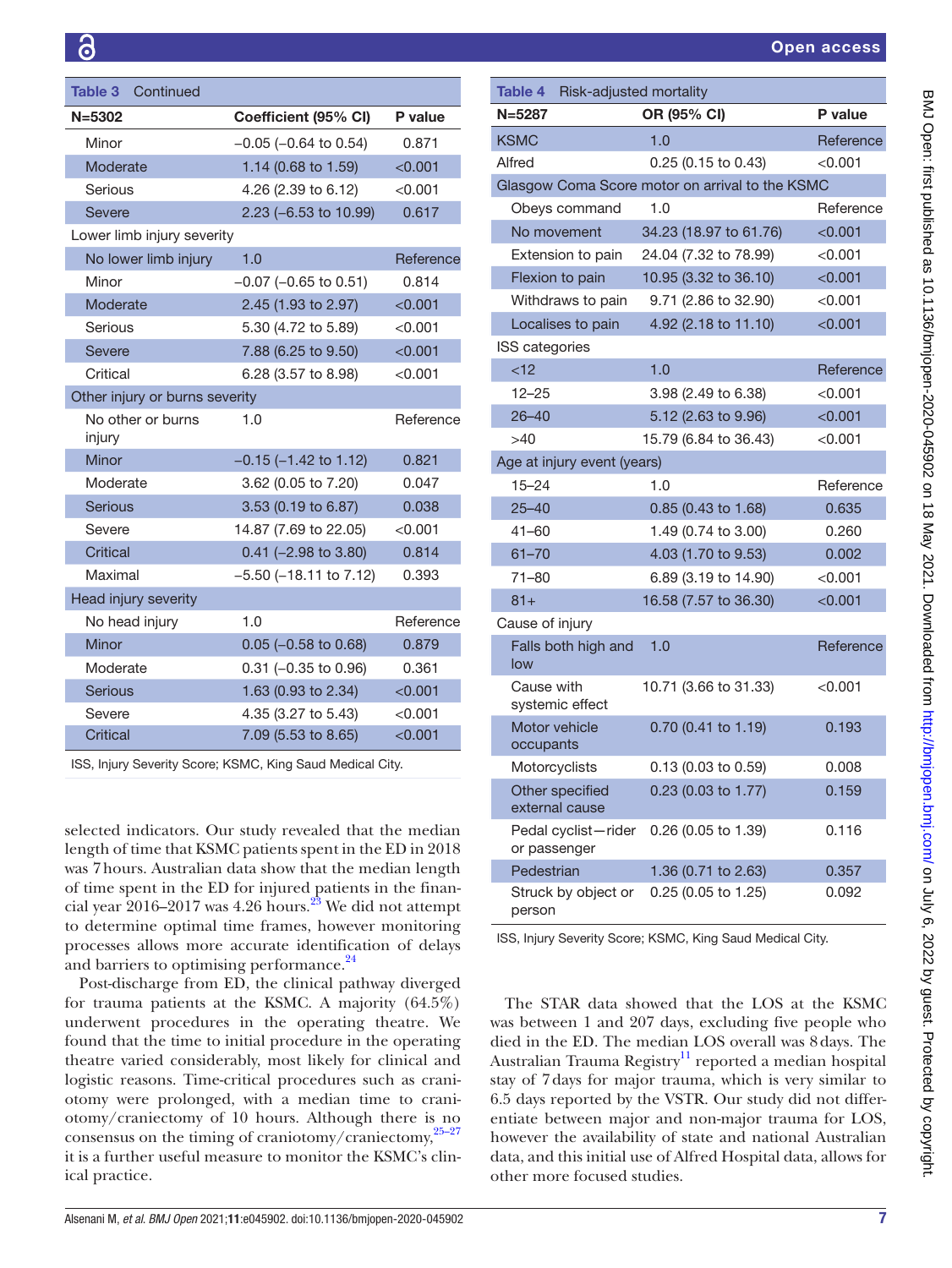To explore the differences between the process indicators that the STAR data have described at the KSMC, the comparison given in Australian and/or Victorian data was beyond the scope of this study. We showed that the length of time spent in ED; the time to theatre, specifically craniotomy; and the LOS are longer at the KSMC. There are some likely reasons for this—for example, the time from injury to admission to rehabilitation for patients with traumatic injuries is reported as being significantly longer in Saudi Arabia than elsewhere. $^{28\,29}$  This may cause a shortage of acute beds, and therefore patients delay in ED until a bed can be found. Similarly, anecdotally, there are difficulties with access to specialty surgeons, which impedes the flow of patients from ED to theatre and to the wards. The STAR dataset is not designed to evaluate these issues, however it can provide answers to some questions, such as the efficacy of the trauma team activation system, which is in place at the KSMC and functions well (not reported here). Findings from the STAR data can now be applied at the KSMC to quantify and measure improvements.

This is the first step in developing a robust model of risk-adjusted comparisons for processes and outcomes that will be further improved as more data become available. Cameron<sup>30</sup> asserted that accurate benchmarking is a work in progress and that the standardisation of variables and comparing 'like with like' is yet to occur. Nevertheless, for the first time in the kingdom, there is a method available of benchmarking outcomes internationally.

## **LIMITATIONS**

There were several limitations to the study. Patients for whom information was not available for the entire episode of care limited the dataset. Data collection commenced at the time of admission to the KSMC but the record may not have been completed at the time of discharge. The lack of complete data caused the sample size of complete cases to vary between analyses.

Likewise, the completeness of the data differed between variables, with some variables reporting a high proportion of 'unknown' values. The reduced sample size of known values limited the interpretation of the findings.

The benchmarking model was limited due to the differences between the two systems. Cultural differences in approach to 'end-of-life' decisions, such as early extubation in severe head injuries and discharge for palliative care, are examples of benchmarking challenges. The possibility of unmeasured confounders is high. In particular, a longer follow-up time for the STAR cohort, with patients remaining in hospital, provided higher exposure for the primary outcome of in-hospital death. Furthermore, the collection of data at one centre only is not necessarily generalisable to the whole of the KSA. A population-based measurement of trauma care would develop with the contribution of multiple sites to the registry.

# **CONCLUSION**

This is the first hospital-based study of major trauma in the KSA that benchmarks with an individual international centre. There were demonstrated differences in the demographics, processes and outcomes that require further exploration. The application of accepted performance indicators has established a baseline to measure continuous improvement. An increased understanding of the causes and effects of injury events will assist the kingdom to meet the challenges of caring for people who sustain serious injuries and suffer the consequences of ongoing disability.

#### Author affiliations

<sup>1</sup>Trauma Service, King Saud Medical City, Riyadh, Saudi Arabia <sup>2</sup>Paediatric Unit, King Saud Medical City, Riyadh, Saudi Arabia 3 Alfred Health Trauma Registry, Alfred Hospital, Melbourne, Victoria, Australia 4 Department of Epidemiology and Preventive Medicine, Monash University School of Public Health and Preventive Medicine, Melbourne, Victoria, Australia 5 Centre of Excellence, King Saud Medical City, Riyadh, Saudi Arabia 6 Executive Office, King Saud Medical City, Riyadh, Saudi Arabia <sup>7</sup>National Trauma Research Institute, Alfred Hospital, Melbourne, Victoria, Australia 8 Department of Epidemiology and Preventive Medicine, Monash University, Melbourne, Victoria, Australia

#### Twitter Mark Fitzgerald [@markcfitz](https://twitter.com/markcfitz)

Acknowledgements The authors gratefully acknowledge Professor Ziad Memish for his supervision of research standards and output at the KSMC. We also further acknowledge Dr Abdulrahman Alqahtani in his role as trauma programme lead at the KSA Ministry of Health (MOH), and Dr Shatha Abuzinadah as business development advisor at the KSA MOH, for their ongoing support of trauma systems development nationally.

Contributors MA, FAA, WH, SC, AA, MF and PC are responsible for the study concept, and accuracy and integrity of the research. JF curated the STAR dataset, performed some of the analyses and wrote the majority of the manuscript. PC wrote some of the manuscript and contributed expert opinions. AE conducted the riskadjusted analyses. PC and JF developed the methods and data analysis. All authors critically reviewed and approved the final manuscript.

Funding Funding was provided by the Kingdom of Saudi Arabia Ministry of Health as a deliverable of the King Saud Medical City (KSMC)-Alfred International Trauma **Program** 

Competing interests None declared.

Patient consent for publication Not required.

Ethics approval This study was approved by the Alfred Hospital Research and Ethics Committee (project ID 436/19) and the King Saud Medical City (KSMC) Institutional Research Board (IRB registration number H-01\_R-053); and supported financially by the KSA MOH as a deliverable of the KSMC-Alfred International Trauma Program.

Provenance and peer review Not commissioned; externally peer reviewed.

Data availability statement Data may be obtained from a third party and are not publicly available. The datasets generated and analysed in this study are not publicly available, as the authors do not have permission to share these data publicly. Requests for access to data from the Saudi TraumA Registry (STAR) and the Alfred Health Trauma Registry (AHTR) require relevant ethics approvals and approval from the data custodians. Please contact the corresponding author at ja. ford@alfred.org.au to obtain the data access policies and request forms.

Supplemental material This content has been supplied by the author(s). It has not been vetted by BMJ Publishing Group Limited (BMJ) and may not have been peer-reviewed. Any opinions or recommendations discussed are solely those of the author(s) and are not endorsed by BMJ. BMJ disclaims all liability and responsibility arising from any reliance placed on the content. Where the content includes any translated material, BMJ does not warrant the accuracy and reliability of the translations (including but not limited to local regulations, clinical guidelines, terminology, drug names and drug dosages), and is not responsible